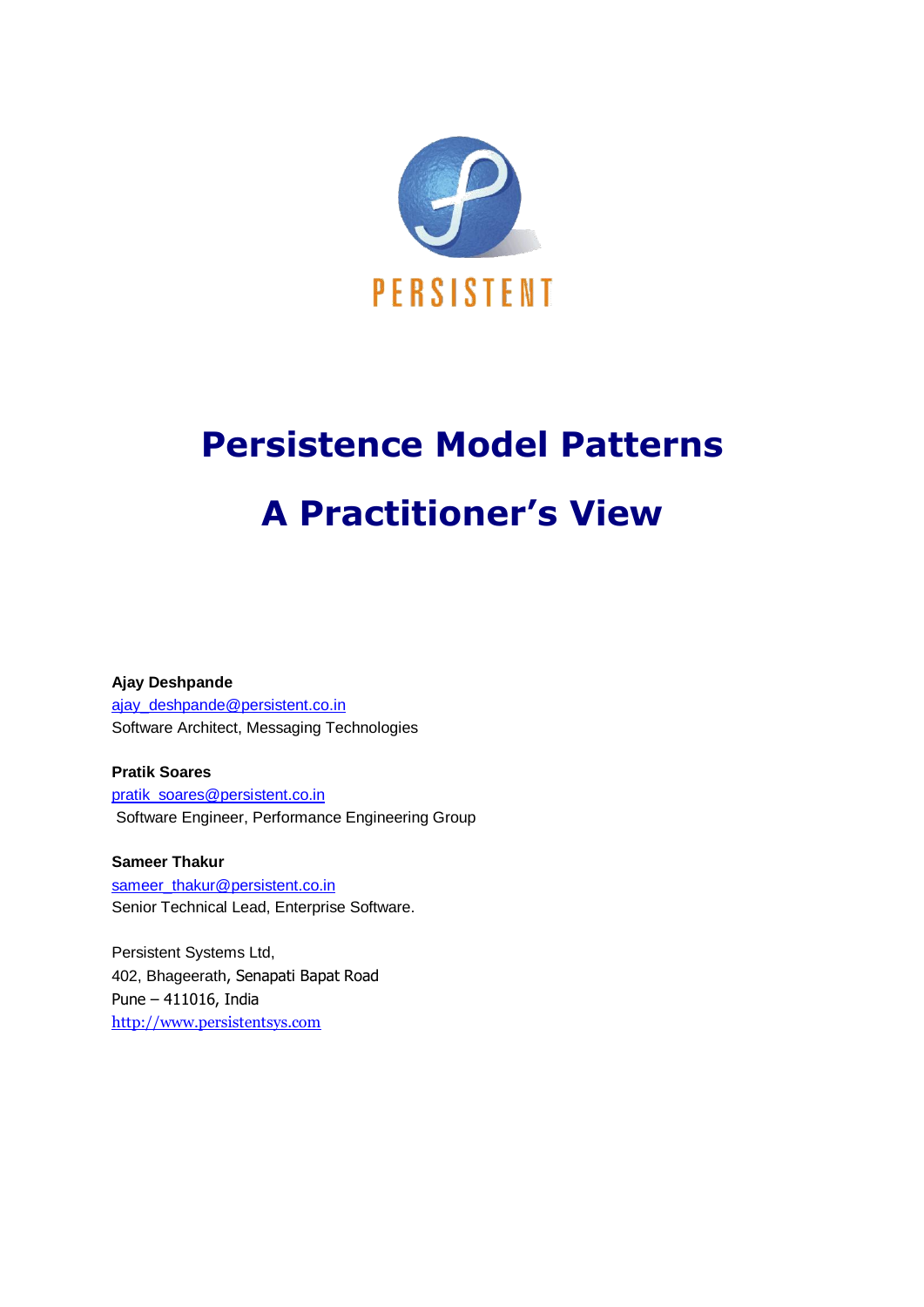#### **Abstract**

Over a period of time, there have been a lot of efforts spent in getting Relation Databases to be the backend persistent stores for object oriented environments like Java. This document discusses some of the findings from our experience with building complex systems using the Object Relational Model. We discuss some of the Best Practices that have worked for us in these projects.

#### **Introduction**

In the past decade there has been a fundamental shift in the way enterprise applications are built. More often than not, these applications have a web interface. In earlier times, the underlying data model (usually relational) was designed first and the application logic weaved around it. However in the last decade, developers have started designing the data model in the application domain. In other words if they are using the Java platform it would only be natural for them to do the data model in Java. In this case they need to find a convenient way to persist the physical data to a data store because relational databases are so common, the corollary is that the persistence layer is usually relational. This has lead to the rise of Object Relational Modeling (ORM) Systems.

However even today, there are no elegant solutions to this disparity. The solutions that are available, address only the mapping of data members in the object oriented world to the containers (usually columns) in the relational world. Typically a first class object in Object Oriented Programming (OOP) paradigm is self-contained – that is it has data and methods (or behavior) to manipulate the data. The present days ORM do not addresses the problem of storing behavioral code and hence remain incomplete. Our experience in working in this field has led to some best practices. The goal of this document is depict what has worked well for us and what has not for these persistence models.

#### **Problems we have seen**

As a part of evaluating various projects at [Persistent Systems;](http://www.persistentsys.com/) using different technology stacks for performance and scalability, we have seen some good and some not so good practices. When using the J2EE stack using hibernate as the data access layer, following are the common problems observed:

- **Relationships are marked as an eager fetch**: Often it so happens that the developer is not able to correctly diagnose the lazy initialization error (that hibernate throws using the fail fast principle), that occurs when a database entity's join is traversed outside a Hibernate session. To avoid this error, the developers rush to mark the relationship earlier not realizing the performance penalty it may have.
- **Fetch more than the required attributes**: When an object is required to be displayed for  $\bullet$ the web, we tend to fetch the entire object, not just the attributes that are required with a tendency to use "select \*" type of queries. But this may lead to performance problem especially when the table has a large number of columns, (say 50+) or the table has blobs or clobs (note that hibernate marks blogs, clobs as lazy fetch by default).
- **No batch processing**: In a situation when a large number of rows need to be processed, developers sometimes call the save action after each row is edited. This can lead to a very chatty connection to the database which is inefficient. When processing a large number of rows it is recommended to take advantage of the batch processing API of Hibernate.
- **Processing/filtering results in client**: Sometimes it is observed that a lots of rows are fetched from the database and then some kind of filtering is done 'in code.' this is inefficient because more than the required rows are fetched, more network time is required, and more CPU cycles are required to filter the results. Ideally this should be done using a where clause.
- **No cache / frequent re-querying**: Infrequently changing columns/tables are fetched again and again from the database. This can be especially avoided when the database is accessed by a single application.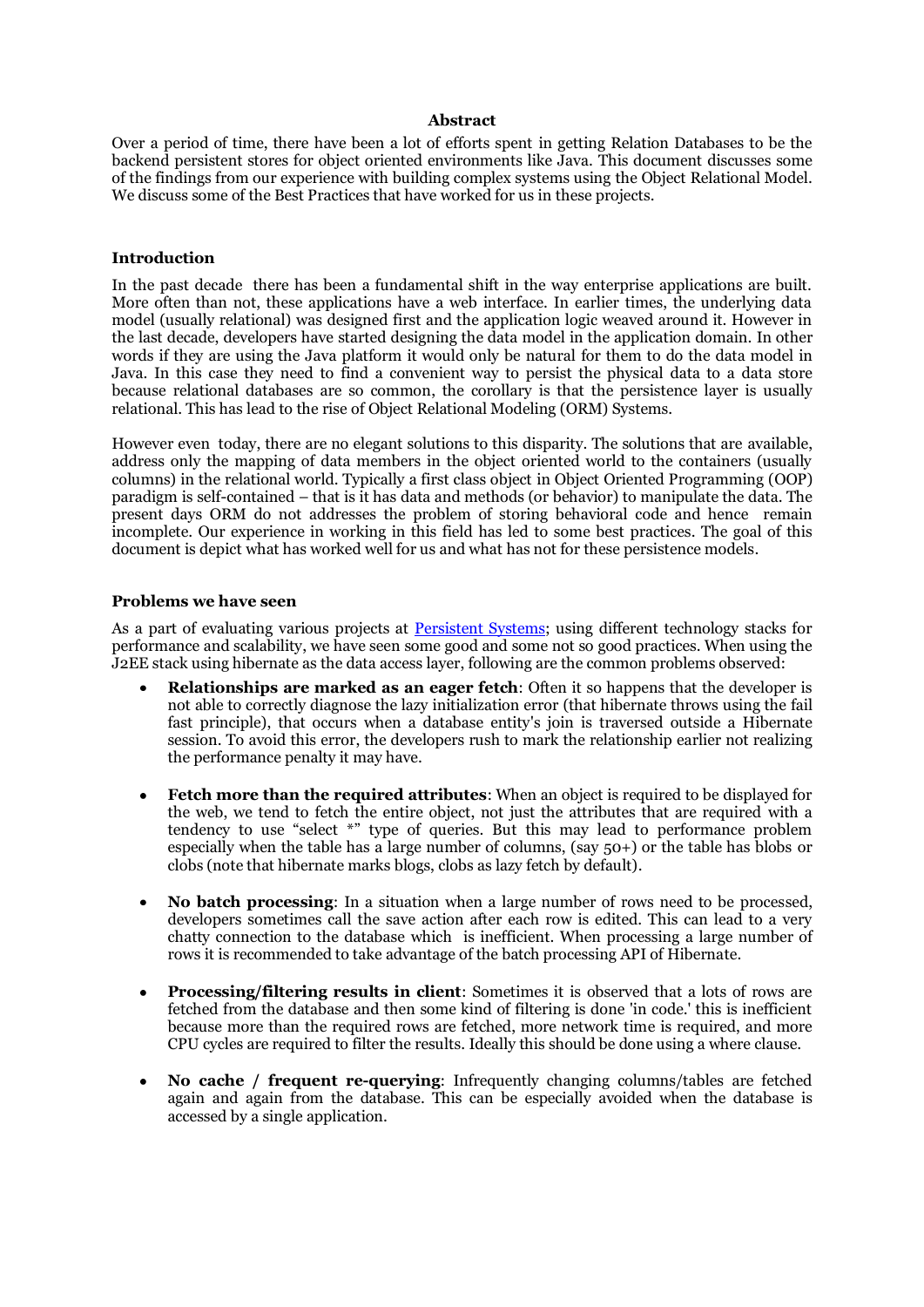- $\bullet$ **Closing and reopening session multiple times within a web request**: Instead of using an open session in view' design pattern, sometimes people handle opening hibernate session in the action as required. This if done incorrectly results in opening and closing of the session multiple times for a single web request. Thus it invalidates the already fetched hibernate objects, which have to be re-fetched again when required with the connection churn being reduced. The open session in view pattern has its own set of advantages.
- **Unnecessary use of saveOrUpdate\***: Once an object is associated with a session, all changes made to the object are automatically updated. There is no need to call saveOrUpdate explicitly.

```
hibernateSession.getTransaction();
User user = new User();
hibernateSession.saveOrUpdate(user);
user.setLoginName("mj");
user.setPassword("abc123");
hibernateSession.saveOrUpdate(user); /*BAD!*/
hibernateSession.getTransaction().commit();
```
# **Best Practices**

The following "best practices" are the compilation of our learnings and experience of working with a large number of projects:

- **Analyze Your Data Access Patterns**: One of the key things detrimental to the performance of a system having an ORM is the data access patterns. Hence it is very important that the developer analyzes and defines the access patterns for the data upfront. It is better to have an incorrect pattern initially, rather than have nothing at all. Handling object navigation such that only the requisite amount of data is fetched is the key to good performance.
- **Design Object Model First**: For historical reasons and sometimes for comfort levels, developers tend to begin by designing the relational data model. Then they try to fit an object model in the OOP world to the underlying relational model. Typically this is an iterative process, but our experience shows that starting with Object Model is a better alternative.
- **Need Good Understanding between DBAs and Developers**: The schema of the data model is driven from either side, we start with the Object Model, then define an implementation Relational Model. This in turn gives feedback to change the Object Model again and has a better chance to succeed if the Developers and DBAs work in tandem from the start.
- **Run Performance Tests Early On:** Once the data access patterns are defined, the system designers should set up performance runs. The data for these runs could be auto-generated by tools. The designers should select a few access patterns that can cover at least half of the eventual data accesses for the performance run. The system should be provisioned with data according to the conservative and optimistic estimates of the numbers of data entities.
- **Plan Pagination from the start:** We have noticed over many situations that projects eventually need pagination of data access, although they do not plan for it upfront. A typical example is the number of plans that subscribers can choose from. Initially it looks like we do not need pagination for this data set – however experience has shown us otherwise.
- **Lazy Fetching Should be Primary Strategy:** Designers should analyze the data access  $\bullet$ patters in their applications. One needs to understand the performance implications of each of the strategies. More often than not it is a good practice to start with using Lazy Fetching as their primary strategy for getting data from the store. Then they should tune upwards to Eager Fetching as they go along their data access patterns. Check out and understand the batching facilities provided by your ORM tool.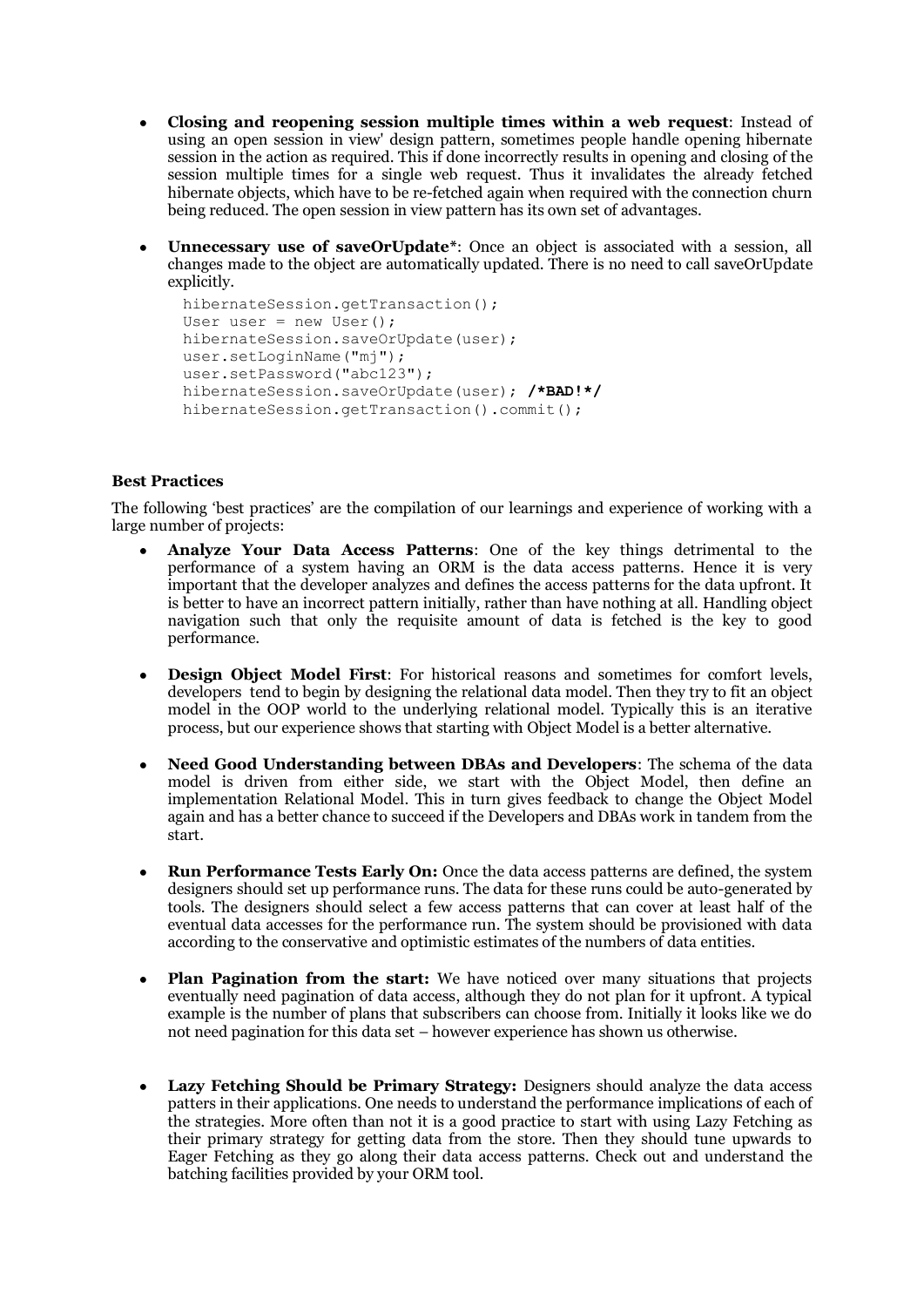- **Use SHOW SQL:** A switch in the hibernate configuration file helps you to see the SQL's  $\bullet$ being fired by hibernate, identifying potential query relate inefficiencies.
- **Differentiate between get() and load():** The load method is intended to be used when  $\bullet$ you know an instance actually exists in the database. This method actually returns proxy objects that alleviate database hits until transaction commit time, making it a little more efficient. The get method is better used when you don't know for sure if the instance you are loading, or getting, actually exists in the database
- **Override equals() and hashcode():** This ensures that two instances with exactly the same  $\bullet$ state are compared (representing the same row), the actual properties the object contains will be compared, and the compiler will not simply look at the memory locations of objects when performing an equality comparison.

# **Case Study I:**

This case pertains to building a Secure E-Mail System (SES for short). It is implemented using Java technologies like *JSF, Seam, EJB 3.0 & JPA*. The SES application provides a contact management module. The primary function of this module is to allow user to manage his contacts (CRUD actions like update email address, phone number).The module also allows user to import contacts from popular formats.

Inside the system the contacts are stored in the contacts table. The user has many contacts, contacts can belong to one or more groups, and the groups can contain one or more contacts.

So the schema in short is as follows:

UserProfile <1----m> contacts <m----m> groups The way it was implemented in Hibernate is as follows:

```
@ManyToOne(fetch = FetchType.EAGER)
     @JoinColumn(name = "userId")
     public UserProfile getUserprofile() {
     @OneToMany(cascade = CascadeType.ALL, fetch = FetchType.LAZY, mappedBy = 
"contact")
     public Set<Groupcontact> getGroupcontacts() {
---group contact
     @ManyToOne(fetch = FetchType.EAGER, cascade = CascadeType.REFRESH)
     @JoinColumn(name = "groupId", nullable = false, insertable = false, 
updatable = false)
    QN \cap fN1111 public Group getGroup() {
     @ManyToOne(fetch = FetchType.EAGER)
     @JoinColumn(name = "contactId", nullable = false, insertable = false, 
updatable = false)
     @NotNull
     public Contact getContact() {
```